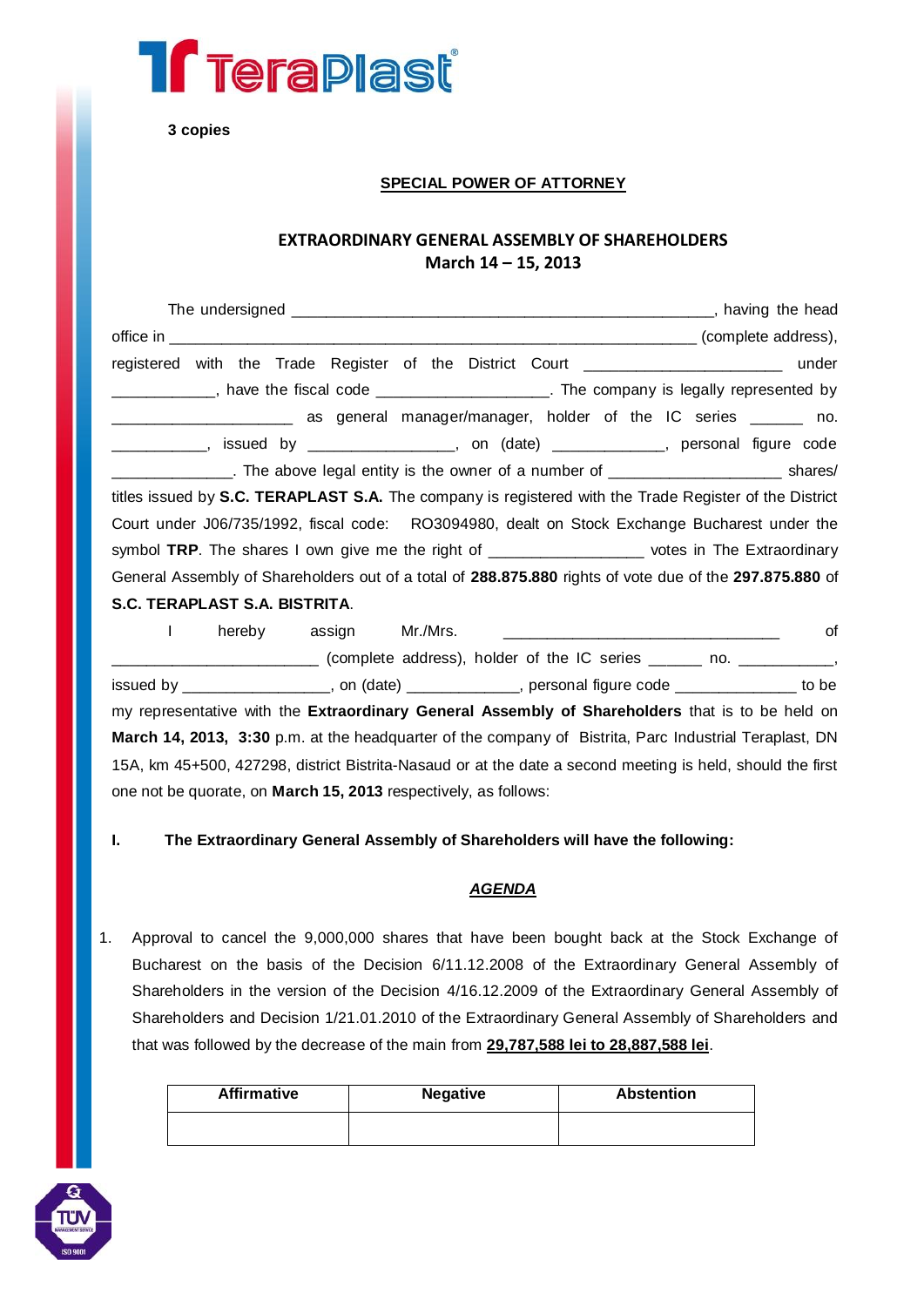2. To set the date of registration that shall serve to identify shareholders that are affected by the decision taken by the Extraordinary General Meeting of Shareholders. The Board of Managers suggests April 01, 2013.

| <b>Affirmative</b> | <b>Negative</b> | <b>Abstention</b> |
|--------------------|-----------------|-------------------|
|                    |                 |                   |

3. To mandate the chairman of the Board of Managers to sign the Decision of the Extraordinary General Meeting of Shareholders as well as the actualized Memorandum of the company on behalf of all shareholders present at the meeting.

| <b>Affirmative</b> | <b>Negative</b> | <b>Abstention</b> |
|--------------------|-----------------|-------------------|
|                    |                 |                   |

4. To mandate Mrs. Ioana-Teodora Boldor, legal advisor of the company, holder of the IC series X.B. no. 205759, issued by the Police of Bistrita on January 19, 2007, to carry out all formalities concerning the registration of the Decision of the Extraordinary General Meeting of Shareholders and the actualized Memorandum of the company with the Trade Register of the District Court Bistrita-Nasaud and its publication in the Official Gazette of Romania, part IV.

| <b>Affirmative</b> | <b>Negative</b> | <b>Abstention</b> |
|--------------------|-----------------|-------------------|
|                    |                 |                   |

#### **Notice: Please, mark the box of your vote with an "X". Leave the other boxes blank.**

I hereby assign my representative with full authority to vote on issues that have not been identified and entered on the agenda until now in compliance with valid legal provisions.

This special power of attorney contains information in compliance to Act 297/2004 concerning the finance market, the C.N.V.M. Rules no. 1/2006 in the version of C.N.V.M. Rules no. 31/2006, as well as C.N.V.M Rules no. 6/2009. This power of attorney is signed and stamped by the authorizing shareholder. The authorizing shareholder shall fill in all boxes of the special power of attorney.

**The special power of attorney is issued in 3 original copies**: one copy stays with the authorizing assignee, one is given to the mandatary and one copy stays with the head office of **S.C.TERAPLAST S.A.**  until **March 12, 2013, 3:30 p.m.**

**Should the Extraordinary General Assembly of Shareholders not be quorate on March 14, 2013, this ballot card stays valid for the second meeting of the Extraordinary General Assembly of Shareholders that is planned to take place on March 15, 2013.**

Date of issue of the power of attorney: